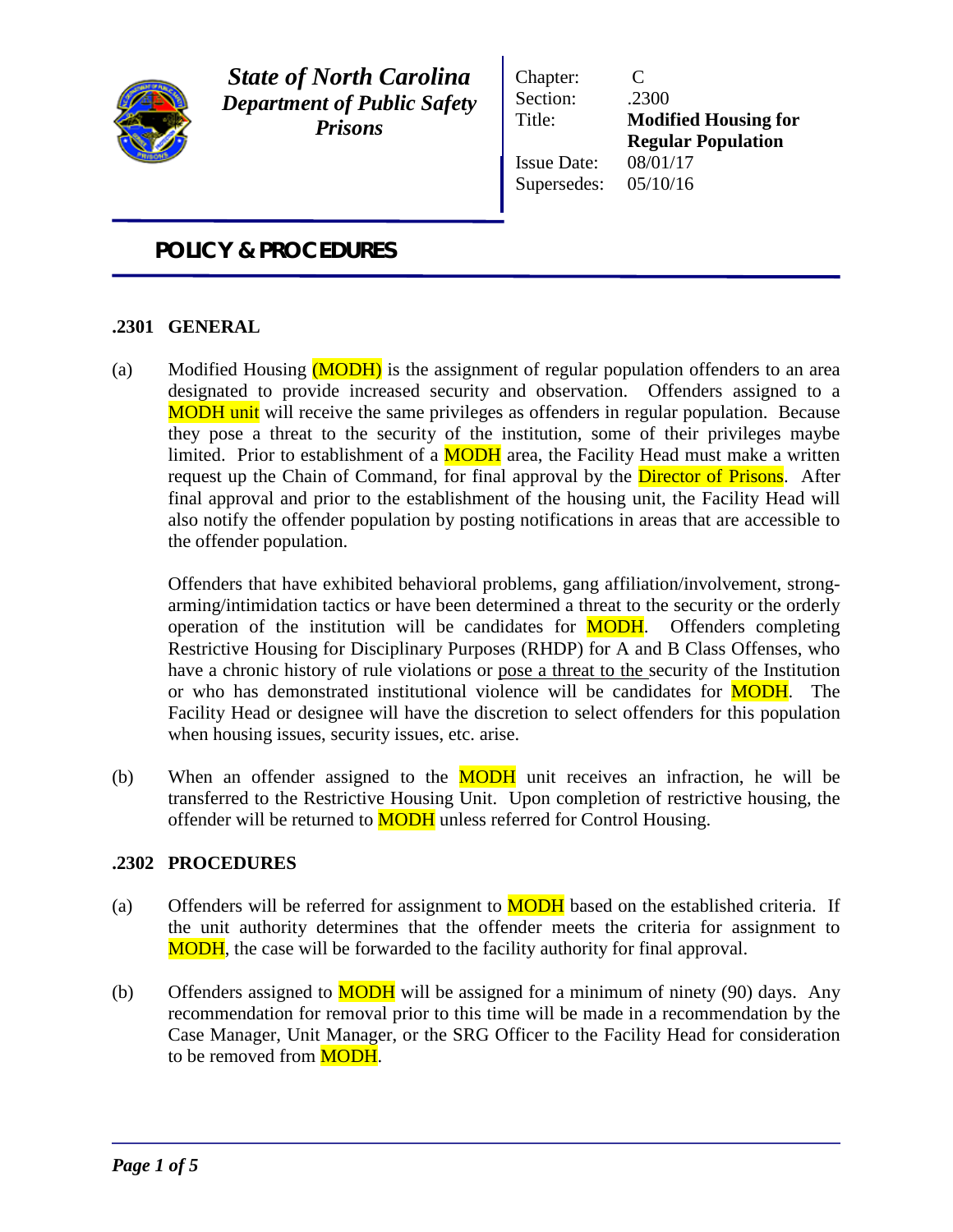(c) Offenders that have exhibited behavioral problems as listed may be referred for assignment to **MODH** without receiving formal disciplinary action.

# **.2303 OFFENDER ORIENTATION**

- (a) Every offender assigned to  $\overline{MODH}$  will receive a formal orientation on the expectations while housed in the **MODH** unit. All offenders assigned will be given a copy of the housing rules.
- (b) Offenders in MODH who comply with all rules and regulations, will be evaluated a minimum of every ninety (90) days for consideration for release back into the regular population. Offenders must meet the following minimum criteria before consideration is given for release back into the regular population:
	- (1) Remain free of rule violations for ninety (90) days
	- (2) Participate in one or more group activities for a minimum of thirty (30) days

# **.2304 MEALS**

- (a) Offenders assigned to **MODH** will be served meals in accordance to the Master Menu.
- (b) The Facility Head will determine the location as to where meals will be served.
- (c) Meals may be delivered or offenders may be escorted to the dining hall. The Facility Head will develop a procedure for feeding this population that is conducive to the facility operation.
- (d) When offenders are escorted to the dining hall it will be done so in an orderly fashion with offenders walking a single-file line. The feeding of **MODH** offenders will occur at the completion of the meal for the regular population.
- (e) The Food Service Staff will monitor the preparation of food trays for quality, quantity, and contraband.

## **.2305 DAYROOM/EXERCISE/SHOWER PERIODS**

(a) Offenders assigned to  $MODH$  will receive more than three (3) hours per day of dayroom/indoor recreation privileges and programmatic activities. Offenders will have the opportunity to shower during this period of time. The number of offenders for dayroom and indoor recreation should be limited to a manageable number to ensure appropriate custody and security.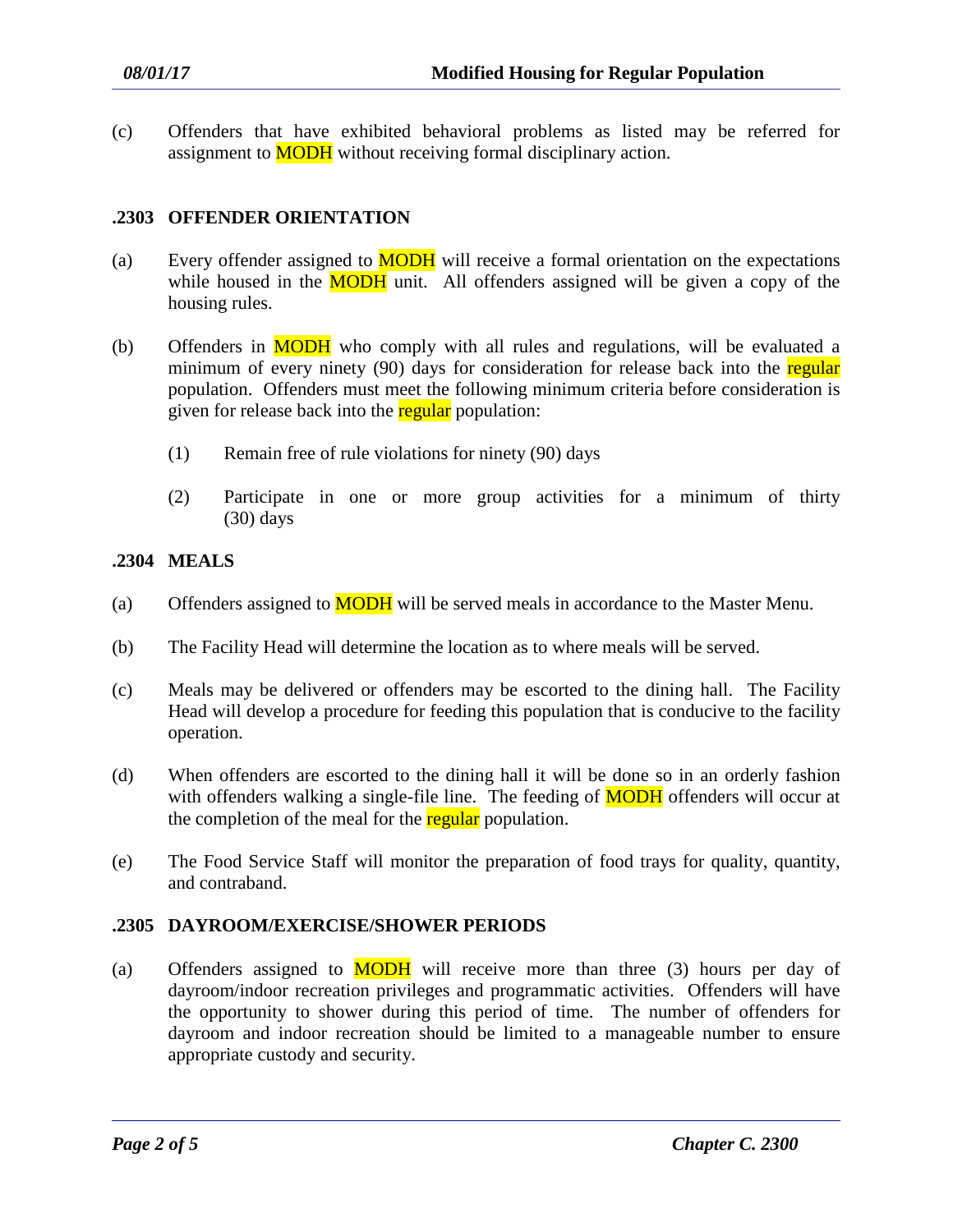- (b) Any offender may refuse exercise/shower by refusing to comply with security procedures or threatening action which presents an immediate danger to the safety of staff or other offenders.
- $(c)$  Offenders assigned to **MODH** will be given the opportunity to exercise on the recreation yard a minimum of three (3) times per week, weather permitting. Outdoor exercise will be conducted in an orderly fashion with the assigned offenders exercising in groups. No other population will exercise on the recreation yard with the offenders assigned to **MODH**. The number of offenders allowed on the exercise yard at any given time should be limited to a manageable number to ensure appropriate custody and security.

## **.2306 CANTEEN**

- (a) Offenders assigned to  $\overline{MODH}$  will be given the opportunity to access items from the canteen at a minimum of three (3) times per week.
- (b) Purchases will be consistent with those offenders assigned to the regular population.

## **.2307 RADIOS**

Offenders assigned to a **MODH** unit will be allowed to possess radios.

## **.2308 TRUST FUND**

Offenders assigned to a **MODH** unit will be allowed the same trust fund withdrawal limit as offenders in regular population.

#### **.2309 MAIL**

Mail procedures for offenders assigned to a **MODH** unit will be consistent with DOP policy for all offenders in the regular population.

#### **.2310 TELEPHONES**

Offenders assigned to a  $MODH$  unit will be allowed to make a minimum of two  $(2)$ personal telephone calls per month in accordance to DOP policy.

# **.2311 TELEVISIONS**

All assigned offenders will receive television privileges during times the dayroom is open. Units will develop a schedule that dictates and limits the number of offenders allowed outside of their cells for dayroom activities.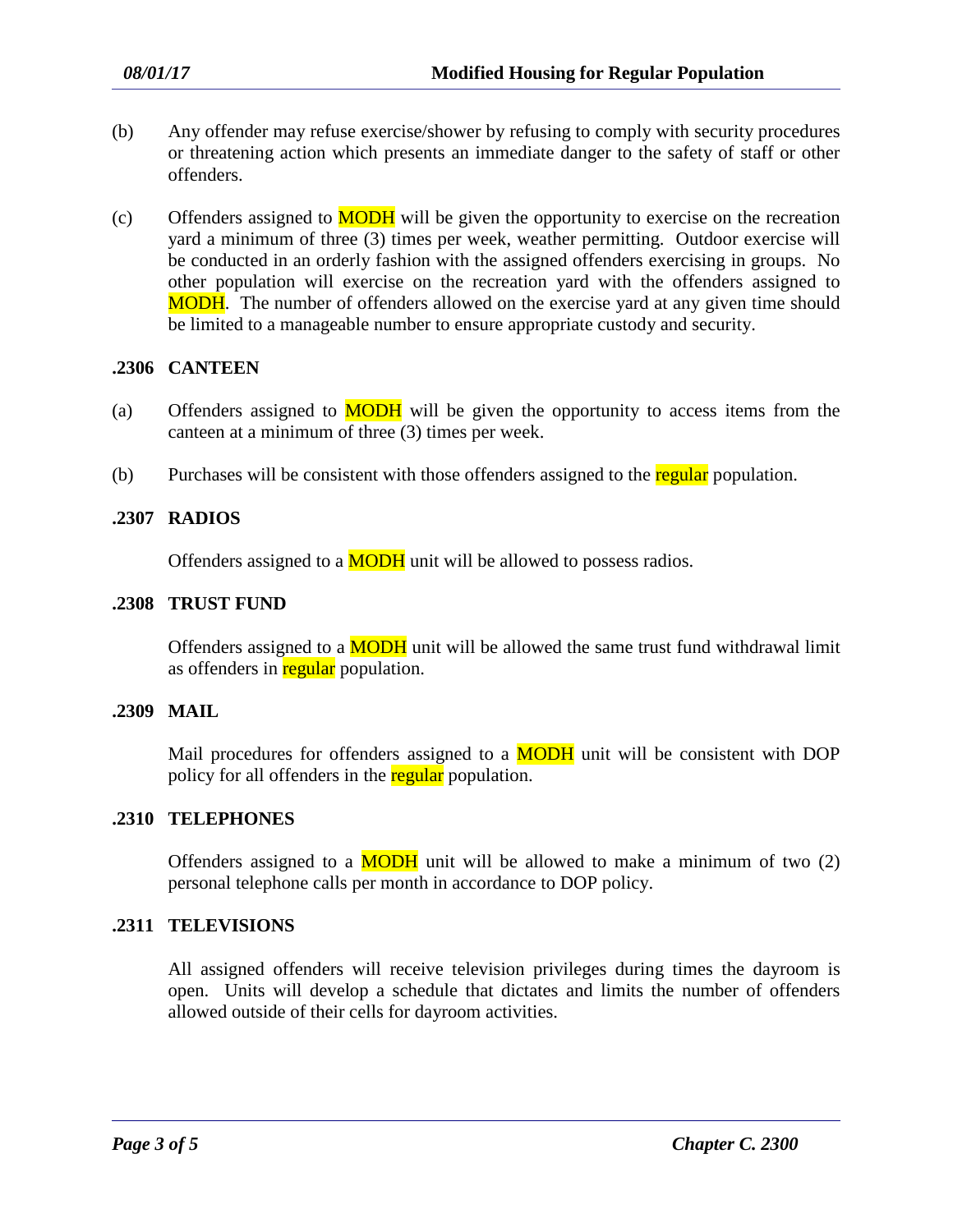# **.2312 ACCESS TO HEALTH CARE**

- (a) Offenders will receive the same access to health care as those offenders assigned to the regular population.
- (b) Each facility will develop a Standard Operating Procedure that will outline the procedures to facilitate the movement of offenders to the medical treatment area. Facilities should attempt to ensure that these offenders not come into direct contact with offenders assigned to the regular population. If that is not possible, this contact should be as limited as possible.

## **.2313 LIBRARY**

(a) Library Services will be provided for offenders assigned to a  $\overline{MODH}$  unit. The facility will implement a schedule to accomplish this task. The Facility Head has the option to provide library services on or off the unit depending on the operational issues of the facility.

# **.2314 VISITING**

- (a) All visits will be scheduled by appointment.
- (b) All visits will be non-contact and limited to one (1) hour in duration
- (c) The Facility Head will designate the visitation schedule for offenders assigned to a MODH unit.

# **.2315 HAIRCUTS**

Assigned offenders will have the opportunity to receive barber service a minimum of two (2) times per month as dictated by the Unit's schedule. Additional opportunities as required for personal hygiene reasons will be determined by the Facility Head.

## **.2316 WORK ASSIGNMENTS**

- (a) All offenders will be required to clean their assigned cell prior to the daily inspection by Correctional Staff.
- (b) Offenders will perform janitorial duties while assigned to the  $\text{MODH}$  unit.
- (c) Offenders assigned to a  $MODH$  unit may be assigned to a program or regular duty assignment by the Unit Manager.